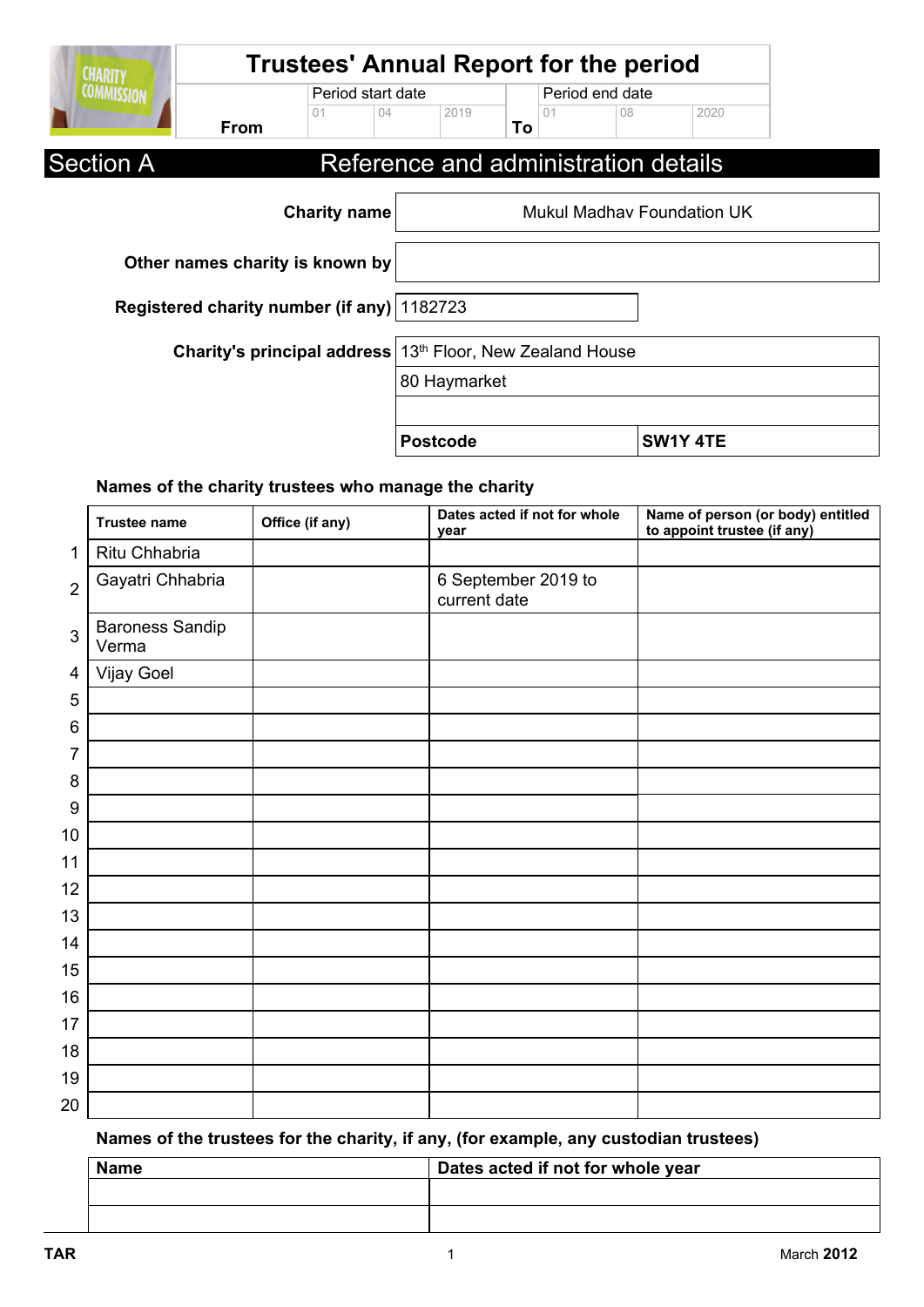### **Names and addresses of advisers (Optional information)**

| <b>Type of adviser</b> | <b>Name</b> | <b>Address</b>                                      |
|------------------------|-------------|-----------------------------------------------------|
|                        |             |                                                     |
|                        |             |                                                     |
|                        |             |                                                     |
|                        |             |                                                     |
| .                      |             | $\bullet$ , and it is a set of the set of $\bullet$ |

#### **Name of chief executive or names of senior staff members (Optional information)**

Michael Urwick

## **Section B Structure, governance and management**

#### **Description of the charity's trusts**

| Type of governing document Constitution<br>(eg. trust deed, constitution) |                                                                                          |
|---------------------------------------------------------------------------|------------------------------------------------------------------------------------------|
| How the charity is constituted<br>(eg. trust, association, company)       | Charitable Incorporated Organisation                                                     |
| Trustee selection methods  <br>(eg. appointed by, elected by)             | Appointed by resolution passed at a properly convened meeting of the<br>charity trustees |

### **Additional governance issues (Optional information)**

| You may choose to include<br>additional information, where<br>relevant, about:                        |
|-------------------------------------------------------------------------------------------------------|
| • policies and procedures<br>adopted for the induction and<br>training of trustees;                   |
| • the charity's organisational<br>structure and any wider<br>network with which the charity<br>works; |
| • relationship with any related<br>parties;                                                           |
| • trustees' consideration of<br>major risks and the system<br>and procedures to manage<br>them.       |

## **Section C Objectives and activities**

**Summary of the objects of the charity set out in its governing document**

To support causes in India and the UK with grants and donations which relieve and improve education and healthcare for poorer and disadvantaged families, social welfare, empowerment and the environment.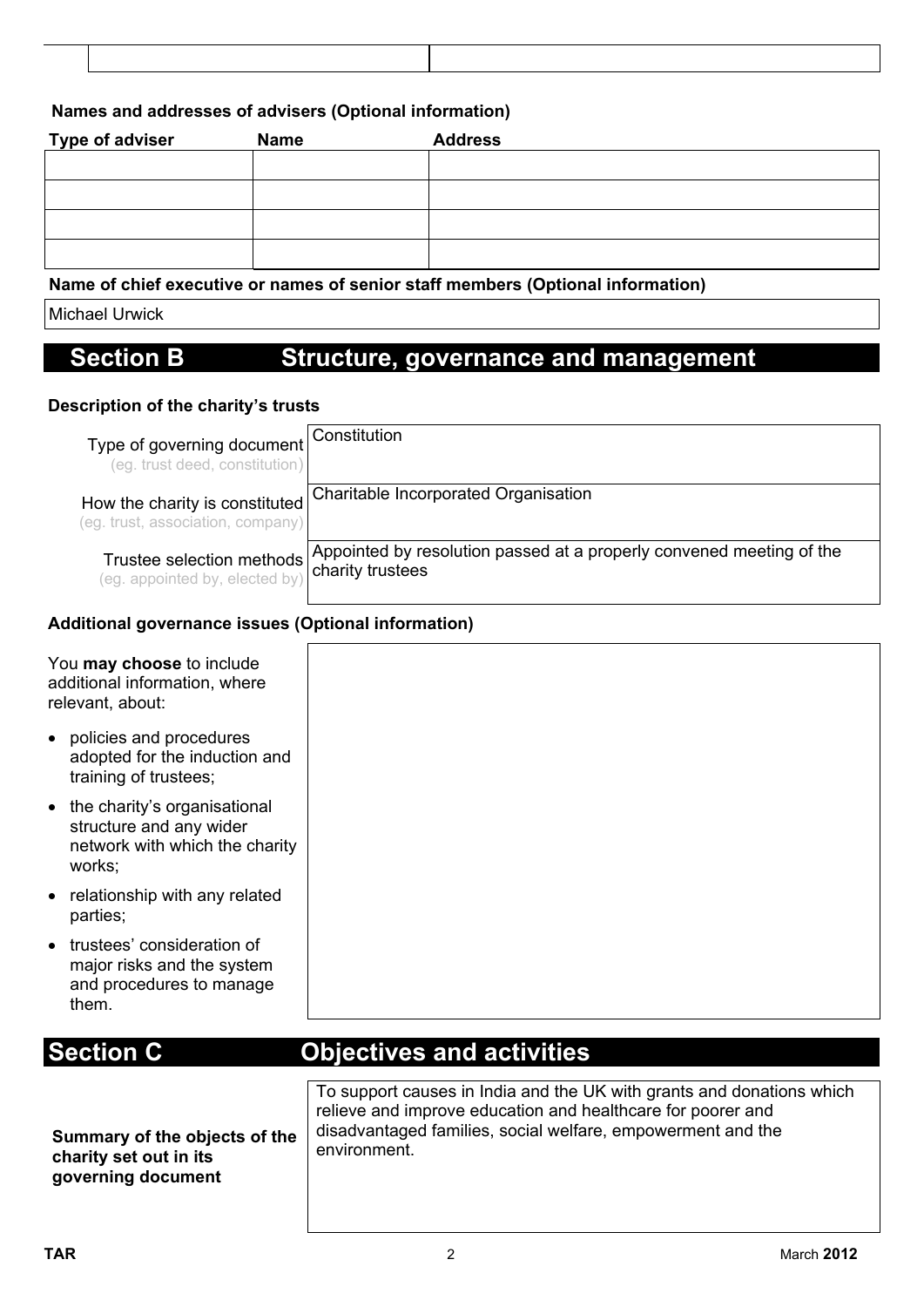|                                                                                                                                                                                                                                                                                          | As mentioned in Sections D and F below, the trustees have held<br>numerous discussions with UK charities leading to donations and support<br>since October 2020. |
|------------------------------------------------------------------------------------------------------------------------------------------------------------------------------------------------------------------------------------------------------------------------------------------|------------------------------------------------------------------------------------------------------------------------------------------------------------------|
|                                                                                                                                                                                                                                                                                          |                                                                                                                                                                  |
| Summary of the main<br>activities undertaken for the<br>public benefit in relation to<br>these objects (include within<br>this section the statutory<br>declaration that trustees have<br>had regard to the guidance<br>issued by the Charity<br><b>Commission on public</b><br>benefit) |                                                                                                                                                                  |
|                                                                                                                                                                                                                                                                                          |                                                                                                                                                                  |
|                                                                                                                                                                                                                                                                                          |                                                                                                                                                                  |
|                                                                                                                                                                                                                                                                                          | Additional details of objectives and activities (Optional information)                                                                                           |
|                                                                                                                                                                                                                                                                                          |                                                                                                                                                                  |
| You may choose to include<br>further statements, where<br>relevant, about:                                                                                                                                                                                                               |                                                                                                                                                                  |
| policy on grantmaking;                                                                                                                                                                                                                                                                   |                                                                                                                                                                  |

- policy programme related investment;
- contribution made by volunteers.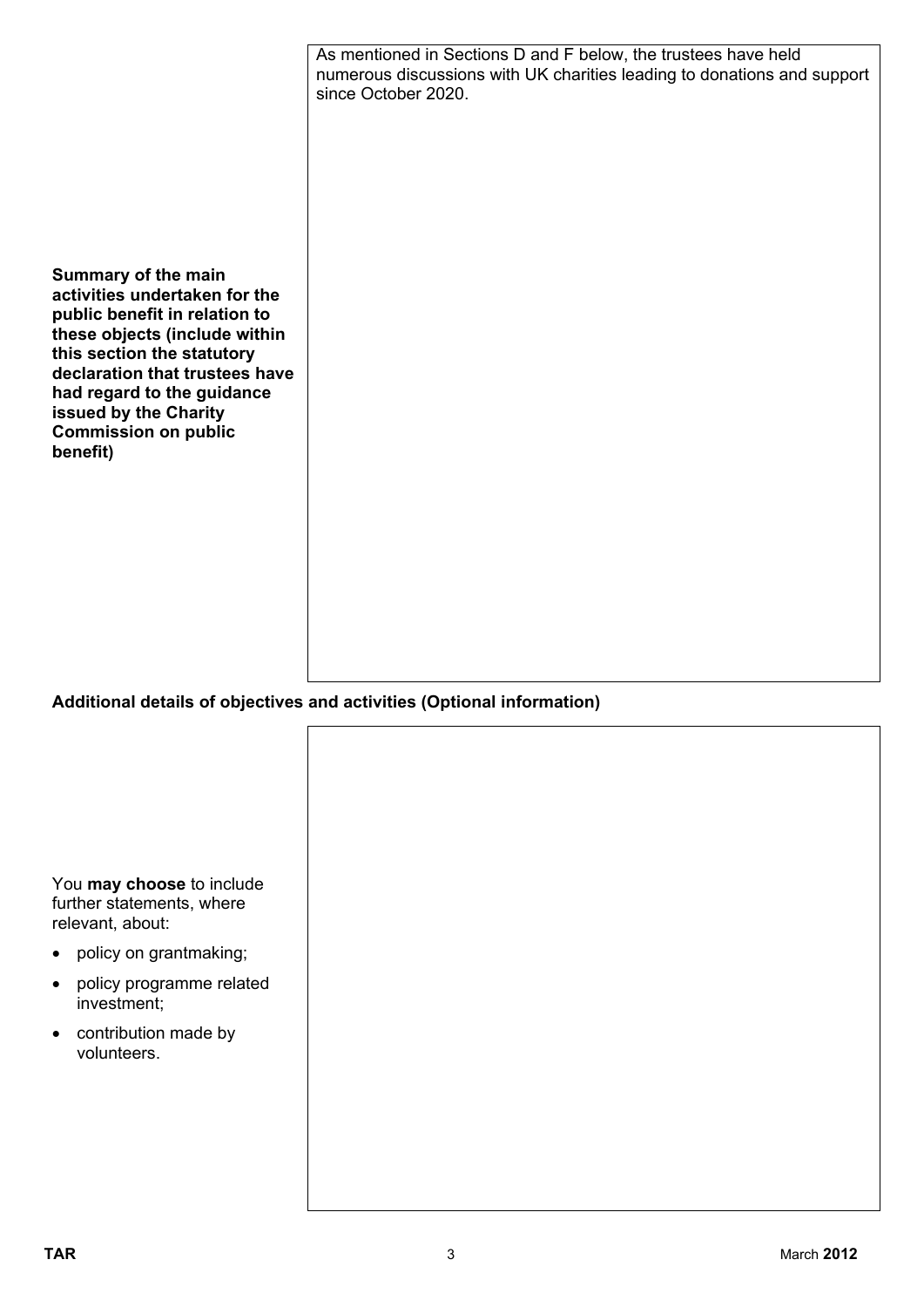**Summary of the main achievements of the charity during the year**

# Section D **Achievements and performance**

In order to give the charity greater awareness in the UK, during the first financial period to 1 August 2020, the charity's trustees held a number of conversations and meetings with UK registered charities focused on education, children and healthcare, operating in the UK and overseas.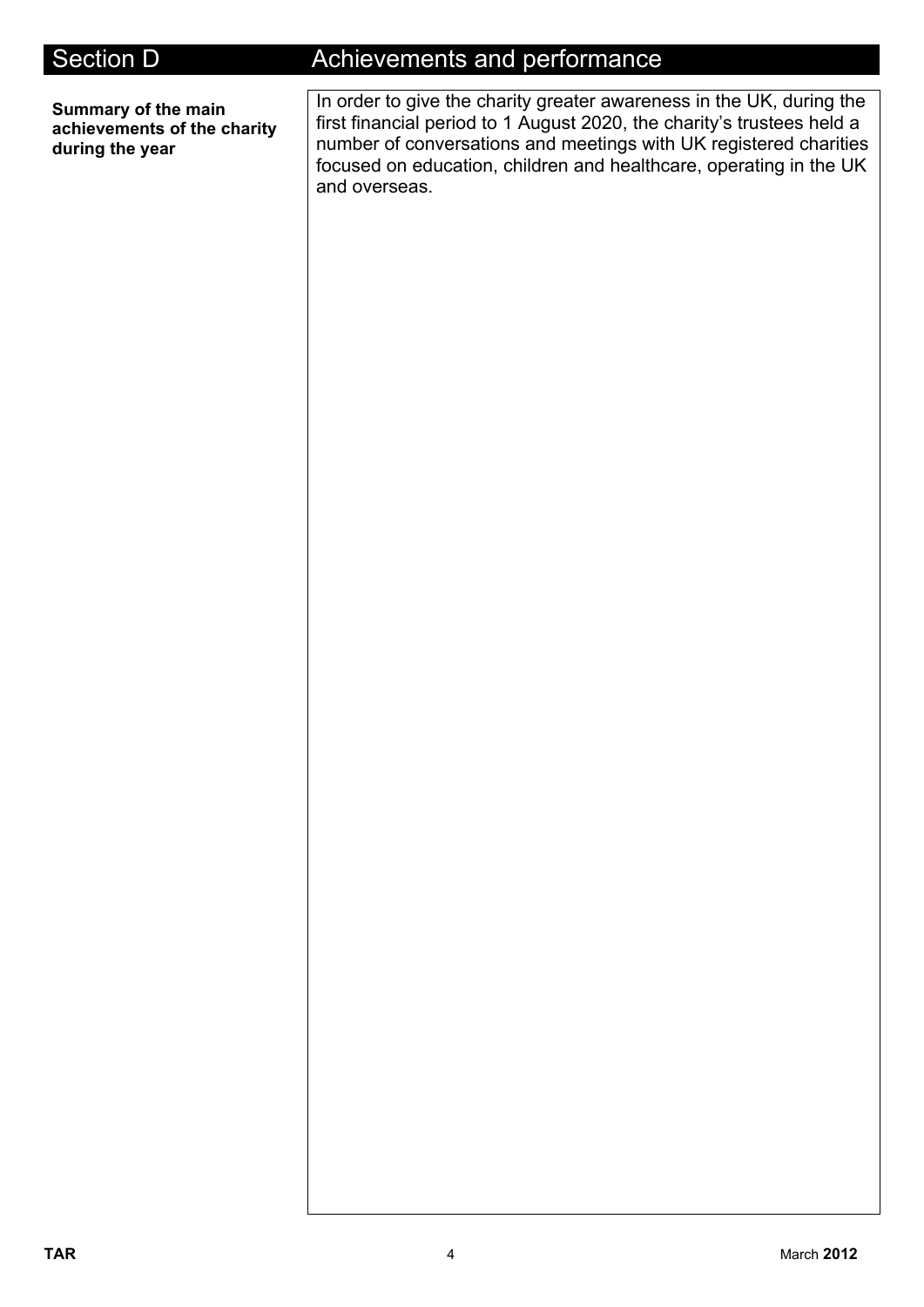| <b>Section E</b>                                                                                        | <b>Financial review</b>                                                                                                           |
|---------------------------------------------------------------------------------------------------------|-----------------------------------------------------------------------------------------------------------------------------------|
| <b>Brief statement of the</b><br>charity's policy on reserves                                           | There is no reserves policy however this is currently under review<br>as the charity commenced its operations since the year end. |
| Details of any funds materially<br>in deficit                                                           | During the first financial period the Charity has not incurred any<br>receipts or payments therefore there is no deficit.         |
| <b>Further financial review details (Optional information)</b>                                          |                                                                                                                                   |
| You may choose to include<br>additional information, where<br>relevant about:                           |                                                                                                                                   |
| the charity's principal<br>sources of funds (including<br>any fundraising);                             |                                                                                                                                   |
| how expenditure has<br>$\bullet$<br>supported the key objectives<br>of the charity;                     |                                                                                                                                   |
| investment policy and<br>$\bullet$<br>objectives including any<br>ethical investment policy<br>adopted. |                                                                                                                                   |

# **Section F Other optional information**

From the period October 2020 to May 2021, the charity has received and made a number of donations to charities in the UK and relief work in India during the Covid 19 emergency. Donations have been received to allow for the purchase of oxygen concentrators and other medical equipment for India during the Covid 19 pandemic.

## **Section G** Declaration

**The trustees declare that they have approved the trustees' report above.** 

### **Signed on behalf of the charity's trustees**

| Signature(s) Allhaburg                                    |                                          |  |
|-----------------------------------------------------------|------------------------------------------|--|
|                                                           | Full name(s)   Mrs Rita Prakash Chhabria |  |
| Position (eg Secretary, Chair,   Managing Trustee<br>etc) |                                          |  |
| <b>Date</b>                                               | 28 May 2021                              |  |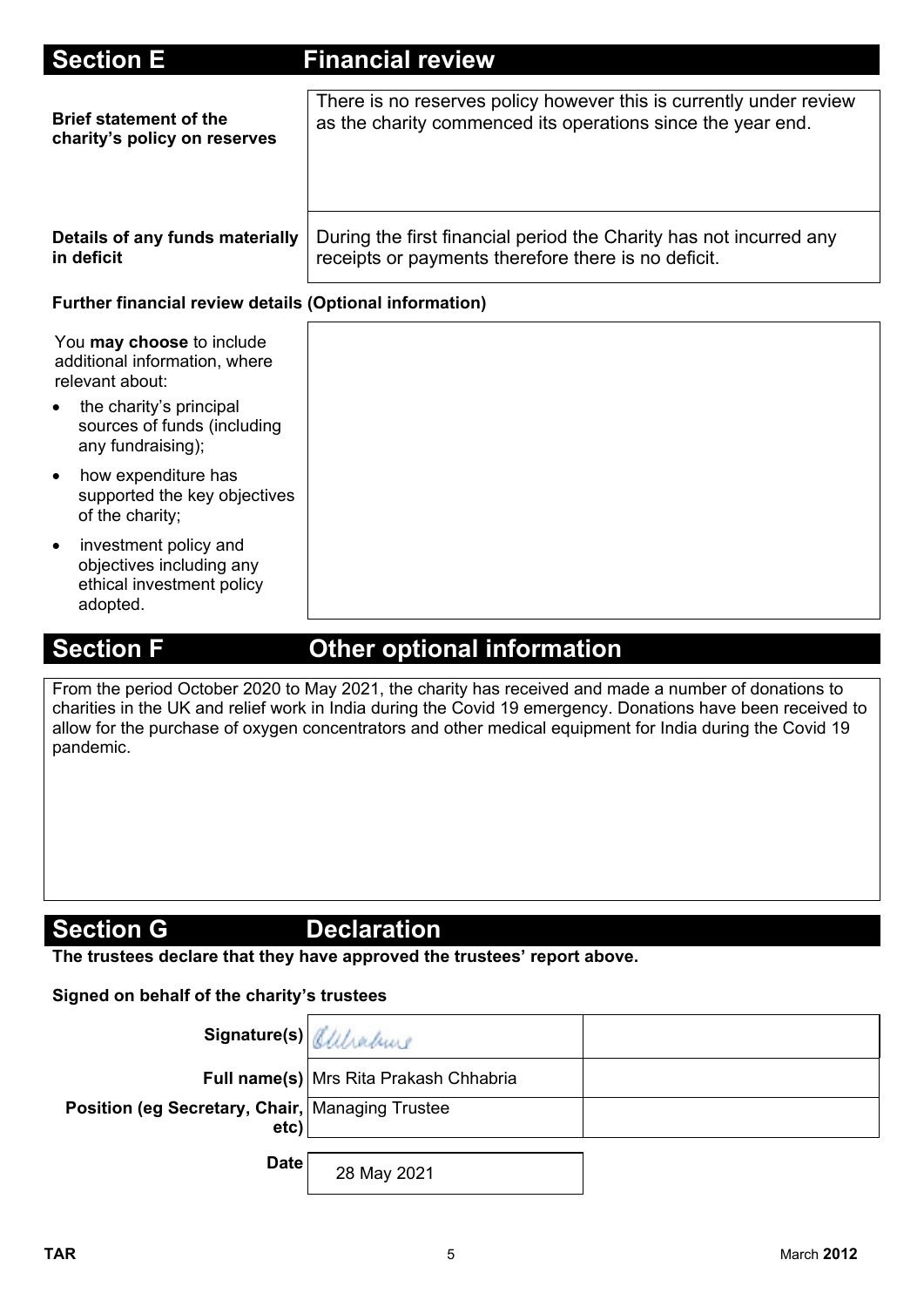| <b>CHARITY COMMISSION</b><br>FOR ENGLAND AND WALES | <b>Mukul Madhav Foundation UK</b>     |                |                                  |                                            | 1182723             |                                  |
|----------------------------------------------------|---------------------------------------|----------------|----------------------------------|--------------------------------------------|---------------------|----------------------------------|
|                                                    | <b>Receipts and payments accounts</b> |                |                                  |                                            |                     | CC16a                            |
|                                                    | For the period<br>from                |                | 01/04/2019                       | To                                         | 01/08/2020          |                                  |
|                                                    |                                       |                |                                  |                                            |                     |                                  |
| <b>Section A Receipts and payments</b>             | <b>Unrestricted</b>                   |                | <b>Restricted</b>                | <b>Endowment</b>                           |                     |                                  |
|                                                    | funds                                 |                | funds                            | funds                                      | <b>Total funds</b>  | Last year                        |
|                                                    | to the nearest                        | £              | to the nearest £                 | to the nearest £                           | to the nearest £    | to the nearest £                 |
| <b>A1 Receipts</b>                                 |                                       |                |                                  |                                            |                     |                                  |
|                                                    |                                       | $\blacksquare$ | $\blacksquare$<br>$\blacksquare$ | $\blacksquare$<br>$\overline{\phantom{a}}$ | ٠                   |                                  |
|                                                    |                                       | $\blacksquare$ | $\blacksquare$                   | $\blacksquare$                             | $\blacksquare$      | $\blacksquare$                   |
|                                                    |                                       |                | $\blacksquare$                   | $\blacksquare$                             | $\blacksquare$      | $\blacksquare$                   |
|                                                    |                                       |                | $\blacksquare$                   | $\blacksquare$                             | ٠                   | $\blacksquare$                   |
|                                                    |                                       |                | $\blacksquare$<br>$\blacksquare$ | $\blacksquare$<br>$\blacksquare$           | $\blacksquare$<br>٠ | $\blacksquare$<br>$\blacksquare$ |
|                                                    |                                       |                | $\blacksquare$                   | $\blacksquare$                             | $\blacksquare$      | $\blacksquare$                   |
| Sub total (Gross income for                        |                                       |                |                                  |                                            |                     |                                  |
| AR)                                                |                                       |                |                                  |                                            |                     |                                  |
| A2 Asset and investment sales,<br>(see table).     |                                       |                |                                  |                                            |                     |                                  |
|                                                    |                                       |                |                                  |                                            |                     |                                  |
|                                                    |                                       |                |                                  |                                            |                     |                                  |
| <b>Sub total</b>                                   |                                       |                |                                  |                                            |                     |                                  |
| <b>Total receipts</b>                              |                                       |                |                                  |                                            |                     |                                  |
|                                                    |                                       |                |                                  |                                            |                     |                                  |
| <b>A3 Payments</b>                                 |                                       |                |                                  |                                            |                     |                                  |
|                                                    |                                       | $\blacksquare$ | $\blacksquare$<br>$\blacksquare$ | $\blacksquare$<br>$\blacksquare$           | $\blacksquare$      | $\blacksquare$                   |
|                                                    |                                       |                | $\blacksquare$                   | $\blacksquare$                             | ٠                   | $\blacksquare$                   |
|                                                    |                                       |                | $\blacksquare$                   | $\blacksquare$                             | ٠                   | $\blacksquare$                   |
|                                                    |                                       |                | $\blacksquare$                   | $\blacksquare$                             | $\sim$              | $\blacksquare$                   |
|                                                    |                                       |                | $\blacksquare$                   | $\blacksquare$                             | $\blacksquare$      | $\blacksquare$                   |
|                                                    |                                       |                | $\blacksquare$<br>$\blacksquare$ | $\blacksquare$<br>$\blacksquare$           | ٠<br>٠              | $\blacksquare$<br>$\blacksquare$ |
|                                                    |                                       |                |                                  |                                            |                     |                                  |
| Sub total                                          |                                       |                |                                  |                                            |                     |                                  |
| <b>A4 Asset and investment</b>                     |                                       |                |                                  |                                            |                     |                                  |
| purchases, (see table)                             |                                       |                |                                  |                                            |                     |                                  |
|                                                    |                                       |                |                                  |                                            |                     |                                  |
|                                                    |                                       |                |                                  |                                            | ٠                   |                                  |
| Sub total                                          |                                       |                |                                  |                                            |                     |                                  |
| <b>Total payments</b>                              |                                       |                |                                  |                                            |                     |                                  |
| Net of receipts/(payments)                         |                                       |                |                                  |                                            |                     |                                  |
| A5 Transfers between funds                         |                                       |                |                                  |                                            |                     |                                  |
| A6 Cash funds last year end                        |                                       |                |                                  |                                            | ٠                   |                                  |
| Cash funds this year end                           |                                       |                |                                  |                                            |                     |                                  |